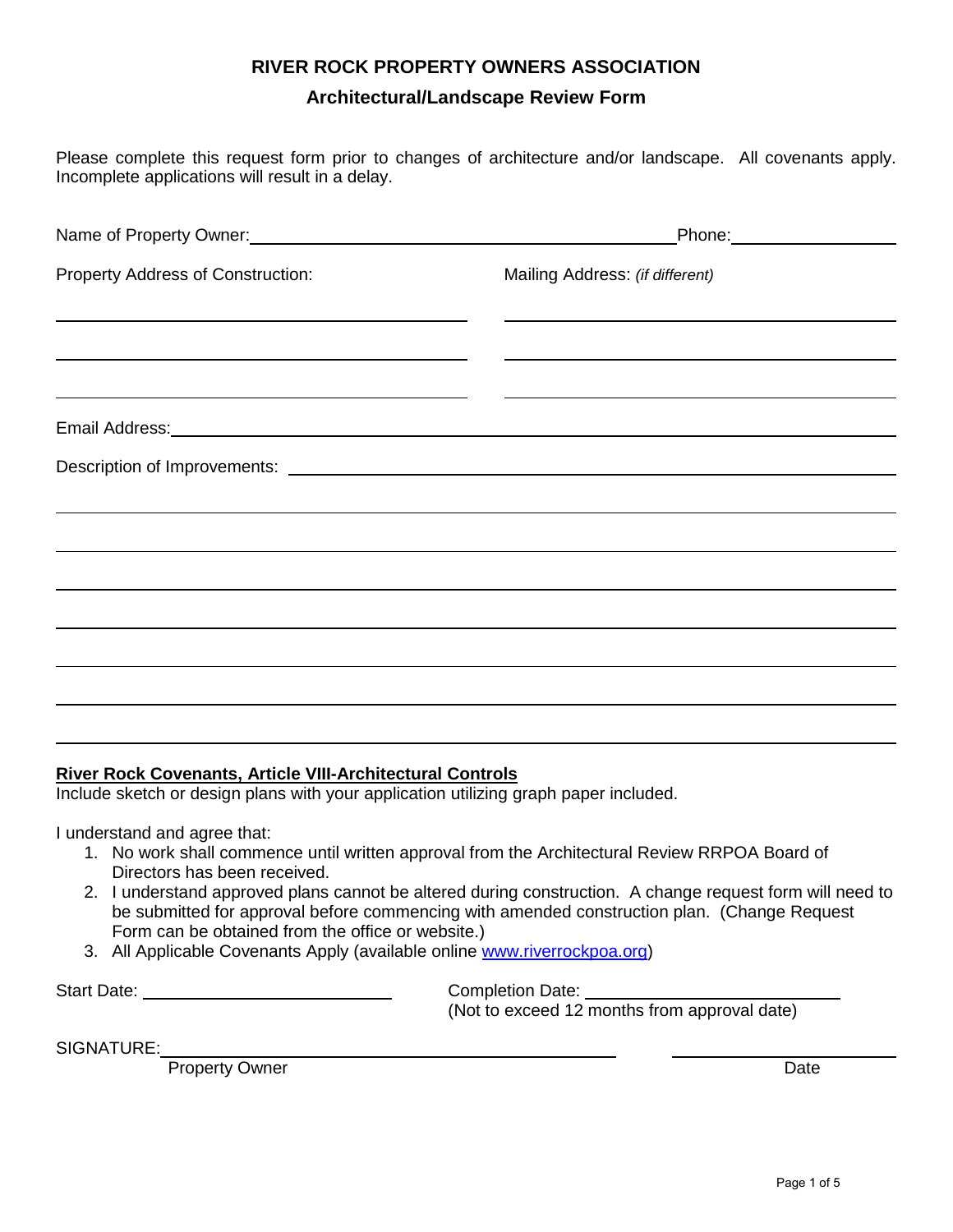#### **Material to be included for Project Review:**

- 1. Complete page 1 by providing all requested information. Sign and date.
- 2. Utilizing the graph paper provided, the landscape key below, and the sample drawing to draw the footprint of the property being reviewed.
	- a. Label the property address at the top of the plan.
	- b. Draw and label all four property lines with the words "property line" and dimensions. The review committee is only permitted to approve you to build within your property lines. It is the property owner's responsibility to locate the properties platted property lines.
	- c. Draw and label any sidewalks, streets, or alleys. Alley asphalt should be 18'wide with 6' easements on each side; this is the 30' alley easement and will not be used for anything other than the alley.
	- d. Draw the location of house, garage, buildings, accessory structures, sheds, patios, decks. Indicate the distance (setback) from the property line to each structure.
	- e. Using the symbols from the key that is provided below please clearly indicate the following items:
		- i. Any existing or proposed fences including dimensions and details as to length, height, location and materials.
		- ii. The location of the approved boulevard trees.
		- iii. The approved yard light.
		- iv. Draw any existing or proposed landscaping structures.
		- v. Indicate any existing or proposed trees or shrubs.
		- vi. Indicate any gravel recreational equipment parking areas or any additional concrete or asphalt vehicle parking areas.
- 3. Complete the Checklist by initialing each item and completing requested details.
- 4. Corner properties please refer to the placement in the River Rock Zoning Regulation for Visibility of Intersections, Section 12.14. (There is a link on our website: [www.riverrockpoa.org\)](http://www.riverrockpoa.org/)

| Landscape Key         |                                   |  |  |  |  |  |  |  |
|-----------------------|-----------------------------------|--|--|--|--|--|--|--|
| <b>Existing Fence</b> |                                   |  |  |  |  |  |  |  |
| Proposed Fence        | <u> x x x x x x x x x x x x x</u> |  |  |  |  |  |  |  |
| <b>Trees</b>          |                                   |  |  |  |  |  |  |  |
| Yard Light            |                                   |  |  |  |  |  |  |  |

**Note:** 

**\*\*If you are proposing to add a new structure, i.e. garage, shed, deck, pergola etc. you will need to obtain a Gallatin County Land Use Permit by contacting the Gallatin County Planning Office at 406-582- 3130. If your structure requires a land use permit, you will need to submit the approved LUP with this form for final approval. If you are unsure if your project requires an LUP, please contact the Gallatin County Planning Office.**

**\*\*If you have a condo or townhome association, you will need their written approval prior to submitting this form for final approval.** 

**\*\*The architectural landscape review committee will only approve your project if it is submitted on this form with the requested information. If you alter your plans, please submit a change order.**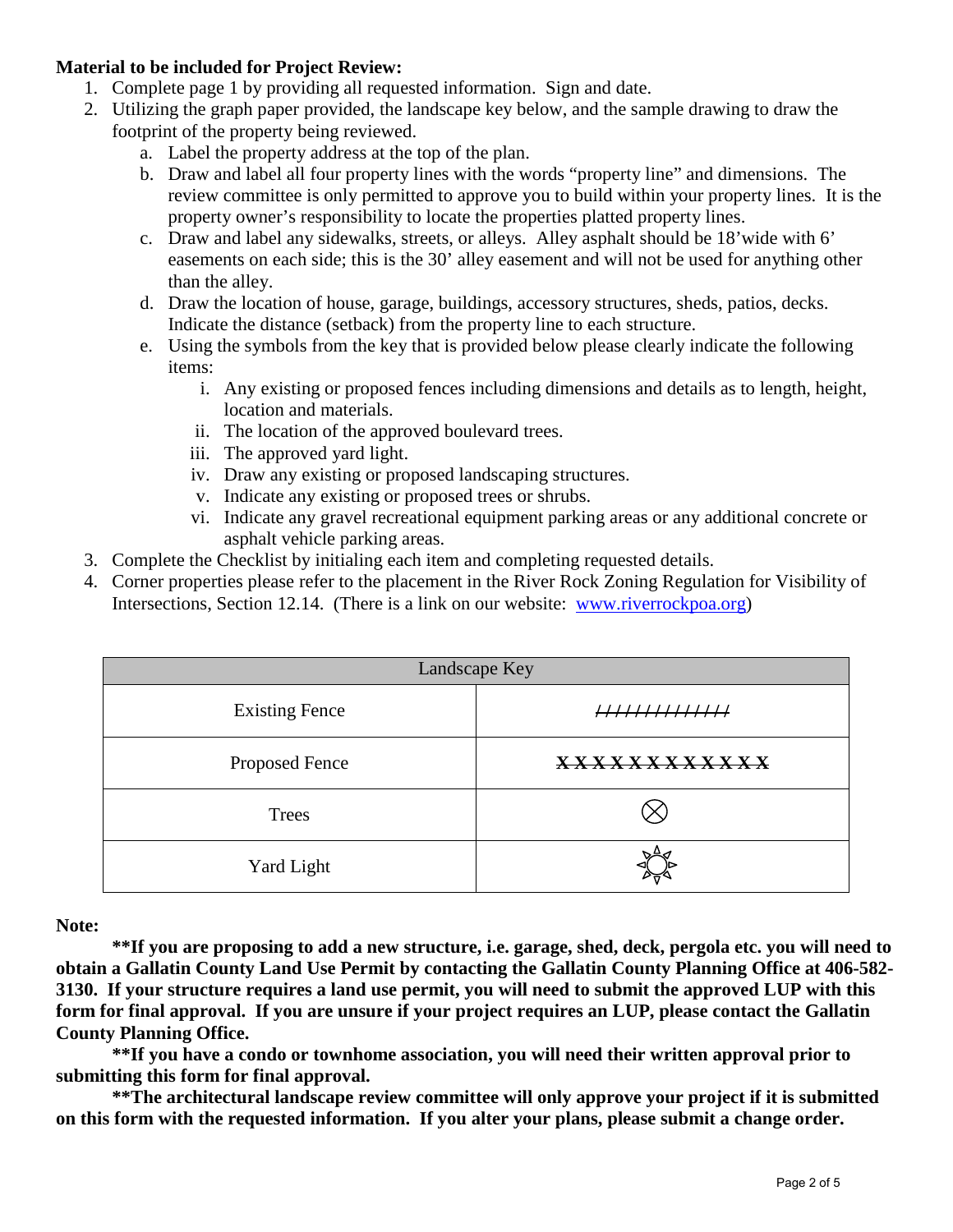# Property Address:

PrintFreeGraphPaper.com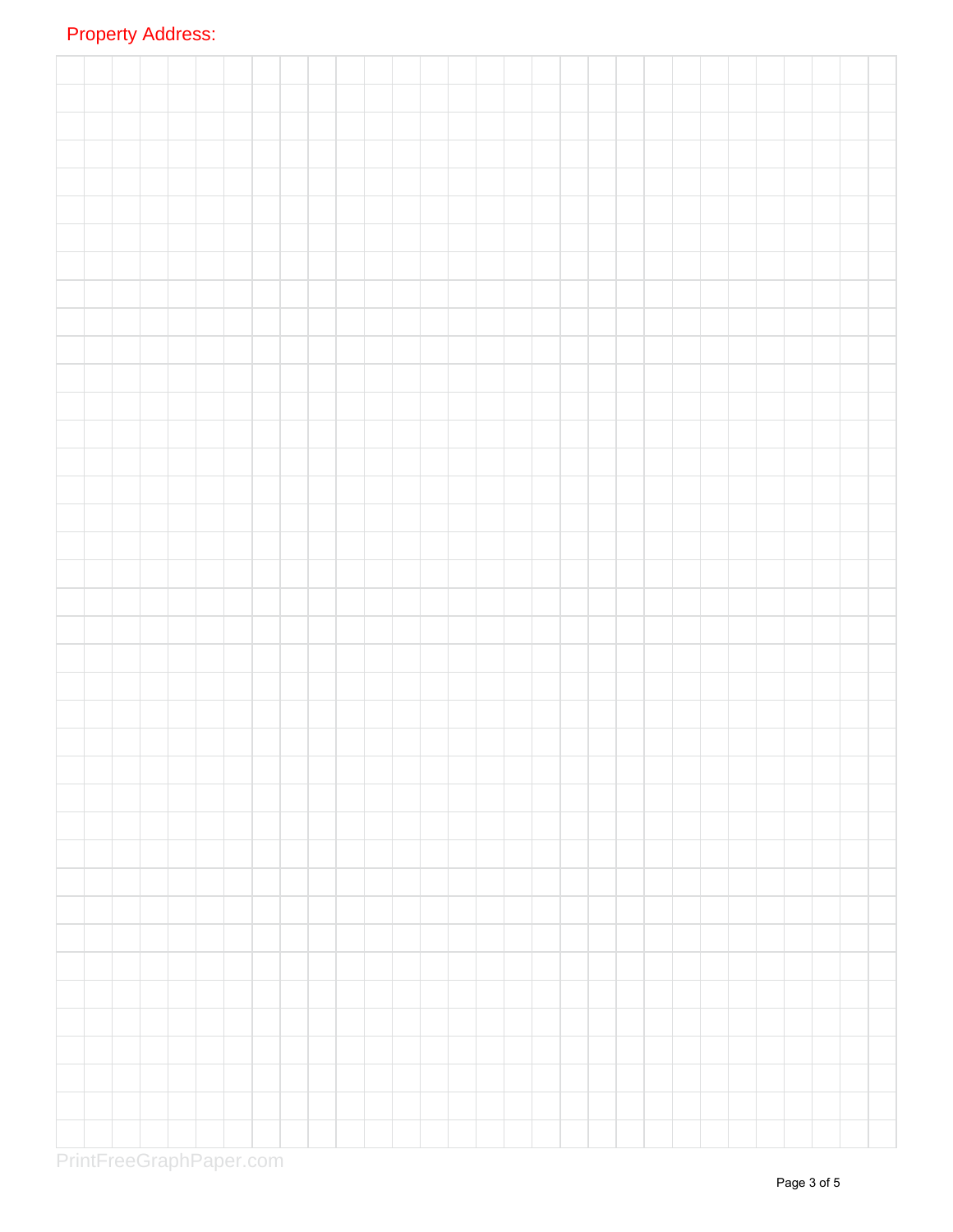### Architectural/Landscape Application Checklist

| Did You?                                                                                      | Applicant<br><b>Initial</b> | N/A | <b>CEM</b><br><b>Initial</b> | <b>Requested Details</b> |
|-----------------------------------------------------------------------------------------------|-----------------------------|-----|------------------------------|--------------------------|
| <b>Complete and sign the Architectural</b><br><b>Landscape Application Form</b>               |                             |     |                              |                          |
| Sketch a plan of the entire property                                                          |                             |     |                              |                          |
| Label the location site address                                                               |                             |     |                              |                          |
| <b>Clearly mark property lines with</b><br>dimensions and any easements                       |                             |     |                              |                          |
| Indicate location and type of required<br>boulevard trees and approved light<br>post          |                             |     |                              |                          |
| Indicate on Sketch Plan Existing Structures & Improvements including Dimensions and Materials |                             |     |                              |                          |
| Decks/Porches                                                                                 |                             |     |                              |                          |
| <b>Sheds</b>                                                                                  |                             |     |                              |                          |
| Driveways                                                                                     |                             |     |                              |                          |
| Parking Pads                                                                                  |                             |     |                              |                          |
| Garages                                                                                       |                             |     |                              |                          |
| Fences                                                                                        |                             |     |                              |                          |
| <b>Indicate Proposed Structures &amp; Improvements</b>                                        |                             |     |                              |                          |
| Dimensions & Location on<br><b>Sketch Plan</b>                                                |                             |     |                              |                          |
| Use of Structure or Improvement                                                               |                             |     |                              |                          |
| Materials to be used for project                                                              |                             |     |                              |                          |
| Color of finished structure                                                                   |                             |     |                              |                          |

| <b>SETBACKS:</b>                  | <b>ACTUAL</b><br>(As shown on sketch plan) | <b>MINIMUM</b><br>(As required by zoning regulations) |
|-----------------------------------|--------------------------------------------|-------------------------------------------------------|
| Front Property Line:              |                                            |                                                       |
| <b>Rear Property Line:</b>        |                                            |                                                       |
| Side Property Line:               |                                            |                                                       |
| <b>Street Side Property Line:</b> |                                            |                                                       |

| For Office Use Only:                         |  |
|----------------------------------------------|--|
| <b>River Rock Zoning Area</b>                |  |
| <b>River Rock Architectural Control Area</b> |  |